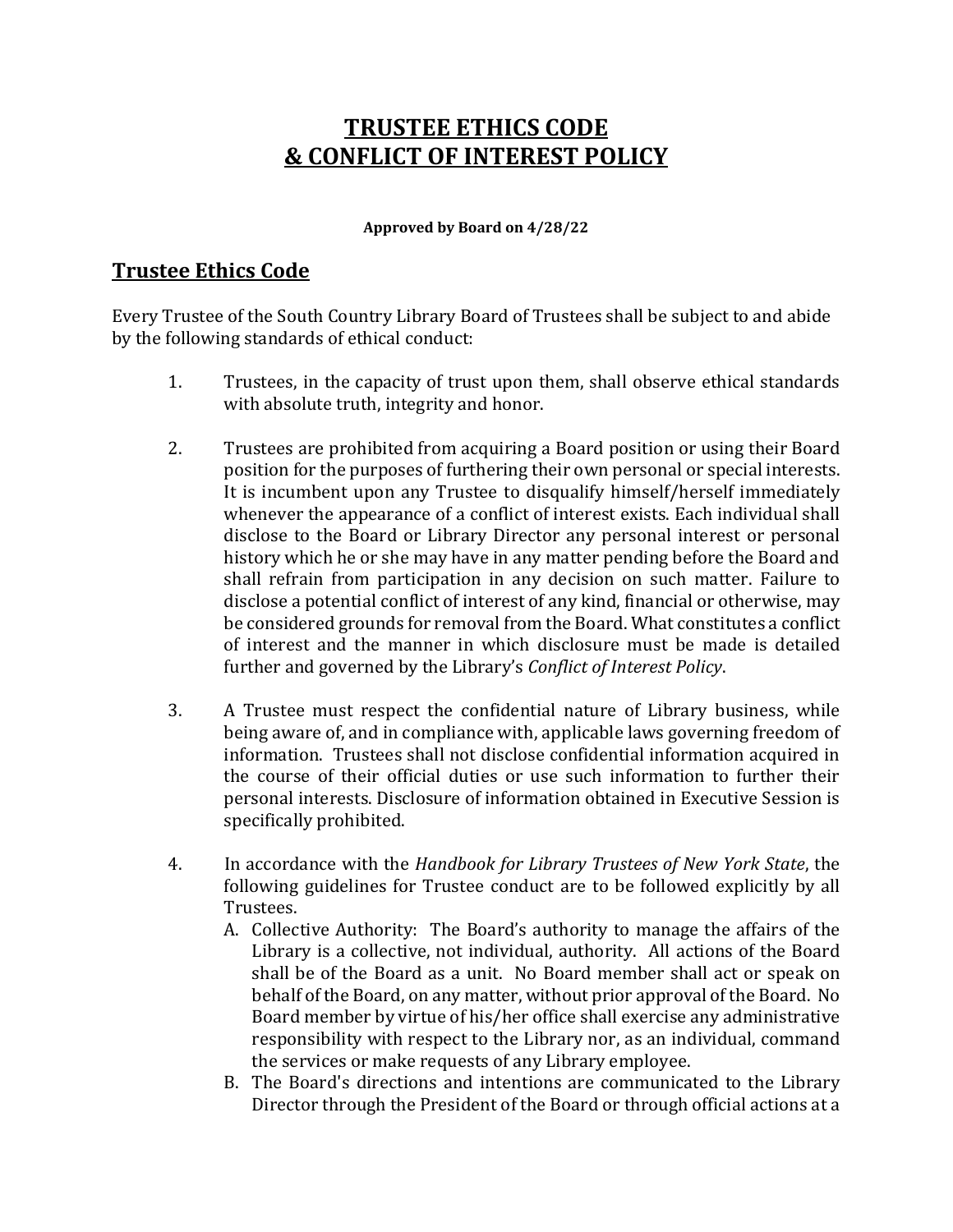Board meeting. Individual Trustees will refrain from issuing specific instructions to the Director at Board meetings and especially between meetings. Such individual directions are inconsistent with the concept of collective Board authority.

- C. The Director is the only employee overseen by the Board. The day-to-day management of the Library, including the management of staff, is the Library Director's responsibility. Trustees shall not interfere with any of the management responsibilities of Library administration or the supervision of Library staff.
- D. Trustee relationships with Library staff are expected to be supportive and friendly, but kept to a professional distance at all times.
- E. Trustees are expressly prohibited from any conduct that undermines or interferes with the Director's administrative responsibilities in overseeing the management of Library operations and of Library employees.
- 5. Trustees must distinguish clearly in their actions and statements between their personal philosophies, convictions and attitudes and those of the institution and of their professional duty to the institution. Trustees must never allow their personal beliefs, personal interests, personal grievances or personal circumstances to interfere with fair representation of the aims of the Library. Trustees must acknowledge the formal position and decisions of the Board even if they personally disagree. Board members should never denigrate the organization or fellow Board members or Library employees in any public arena.
- 6. Trustees shall respect the opinions of their colleagues and of Library administration, and will not be critical or disrespectful when they disagree or oppose a viewpoint different than their own. Trustees must maintain civil conduct and discourse as a member of the Library Board. Any Trustee conduct or motivations perceived to be of a harassing, retaliatory or discriminatory nature toward other Board members or toward Library administration will not be tolerated.
- 7. Board members should not engage in discrimination of any kind including that discrimination based on race, class, ethnicity, age, religion, sex, sexual orientation, or belief system.
- 8. Trustees have a special obligation to be fully committed to intellectual freedom and to ensure the free flow of information and ideas to both present and future generations. Trustees must be prepared to support to the fullest the efforts of librarians in resisting censorship of Library materials by groups or individuals.
- 9. Each Trustee shall, upon taking their position and for each subsequent year of their term(s), sign a statement which affirms that such person has received a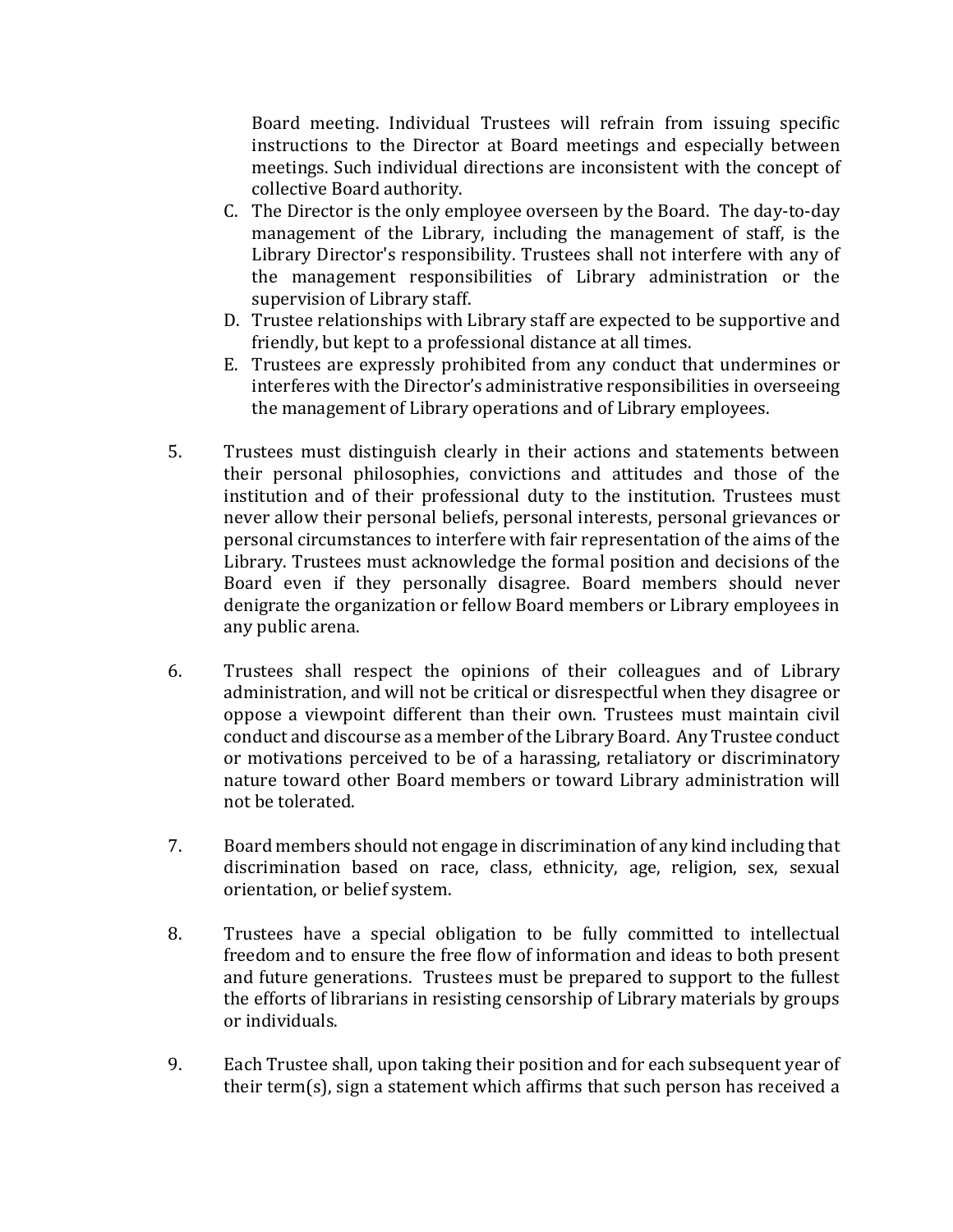copy of the Ethics Code; has read the Code and has agreed to comply with the Code.

10. Failure to abide by the Library's Trustee Ethics Code may be considered grounds for removal from the Board of Trustees. As provided in Education Law 226; subdivision 8, the Board may remove a Trustee for misconduct, incapacity, neglect of duty or refusal to carry into effect the library's educational purpose. If the Board has reasonable cause to believe that a Trustee has violated the Ethics Code and/or has engaged in conduct covered by Education Law 226; subdivision 8, it shall inform the person of the basis for its belief and allow the person an opportunity to explain the alleged violation. In addition to any penalty contained in any other provision of law, any Trustee who has been deemed to have knowingly and intentionally violated any of the provisions of this Code may be suspended or removed from office by a majority (4 of 7) vote of the Board.

#### **Trustee Ethics Code: Affirmation of Compliance**

I have received and carefully read the Trustee Ethics Code for the South Country Library Board members. By signing this Affirmation of Compliance, I hereby affirm that I understand and agree to comply with the Trustee Ethics Code.

| Name ( $Print$ ): $\_\_$ |  |  |  |
|--------------------------|--|--|--|
| Name (Sign):             |  |  |  |
| Date:                    |  |  |  |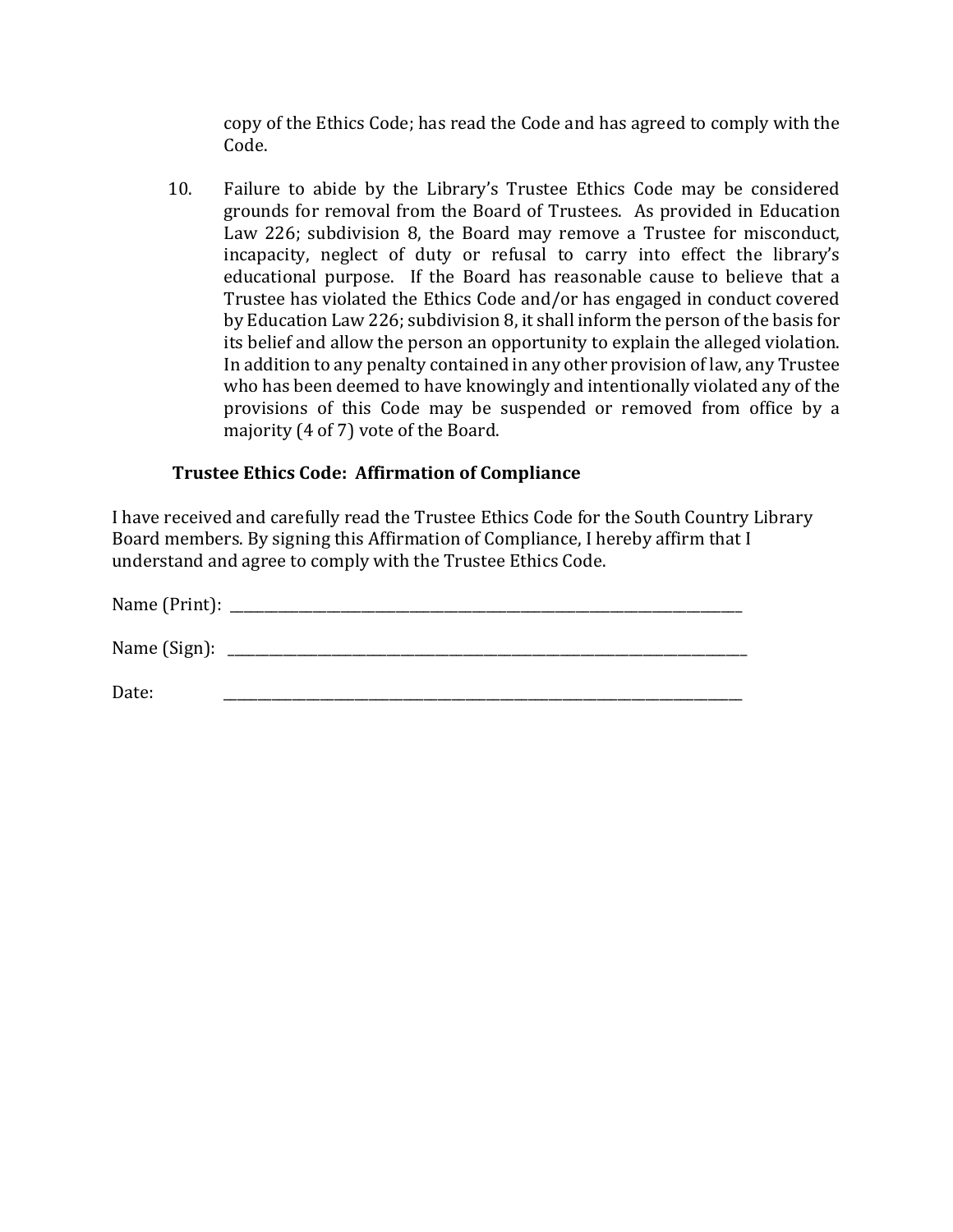# **Trustee Conflict of Interest Policy**

## **1. Obligations of Trustees**

Trustees of the Library have an obligation to conduct business within guidelines that prohibit actual or potential conflicts of interest. This policy establishes the framework within which the Library wishes its business to operate. Trustees are forbidden from acquiring a Board position or using their Board position for the purposes of furthering their own personal or special interests. Trustees must avoid situations in which personal interests might be served or financial benefits gained as a result of their position, or their access to privileged Library information, for either themselves or others. Trustees shall not use their position to gain unwarranted privileges or advantages for themselves or others from the Library or from those who do business with the Library.

#### **2. Duty to Disclose**

If a Trustee has any influence on decisions regarding Library employees whom he or she may have a personal history with or special interest in, or has any influence on transactions involving library purchases, contracts, or leases from which he or she may gain financially in a material amount, he or she has a duty to disclose to the President of the Board or to the Library Director, the existence of any actual or potential conflict of interest, and to recuse themselves from the relevant decision-making process. It is imperative to note that conflicts of interest include both *actual* conflicts, as well as the *appearance* of a conflict. Failure to disclose a potential conflict of interest of any kind, financial or otherwise, may be considered grounds for removal from the board.

#### **3. What Constitutes Conflict of Interest**

A conflict of interest occurs when a Trustee's private or personal interests – including social factors, family, friendships, or financial factors – could compromise or appear to influence his or her judgment, decisions, motivations or actions in the objective exercise of their official duties on the board. Trustees must make decisions fairly, neutrally and objectively for the best interests of the library institution, with complete transparency and without regard for their own personal objectives or gains. An actual or potential conflict of interest occurs when a Trustee is in a position to influence a decision that may further any of their own personal interests, agendas or personal circumstances, or result in a personal gain as a result of the Library's business dealings, for either the Trustee or for an immediate family member. For the financial purposes of this policy, a Trustee has an interest in a proposed *transaction* if he or she has a financial interest in it in a material amount, or has a financial interest in any organization involved in the proposed transaction, or holds a position as Trustee, director, or principal officer in any such organization or receives any indirect remuneration or gifts or favors.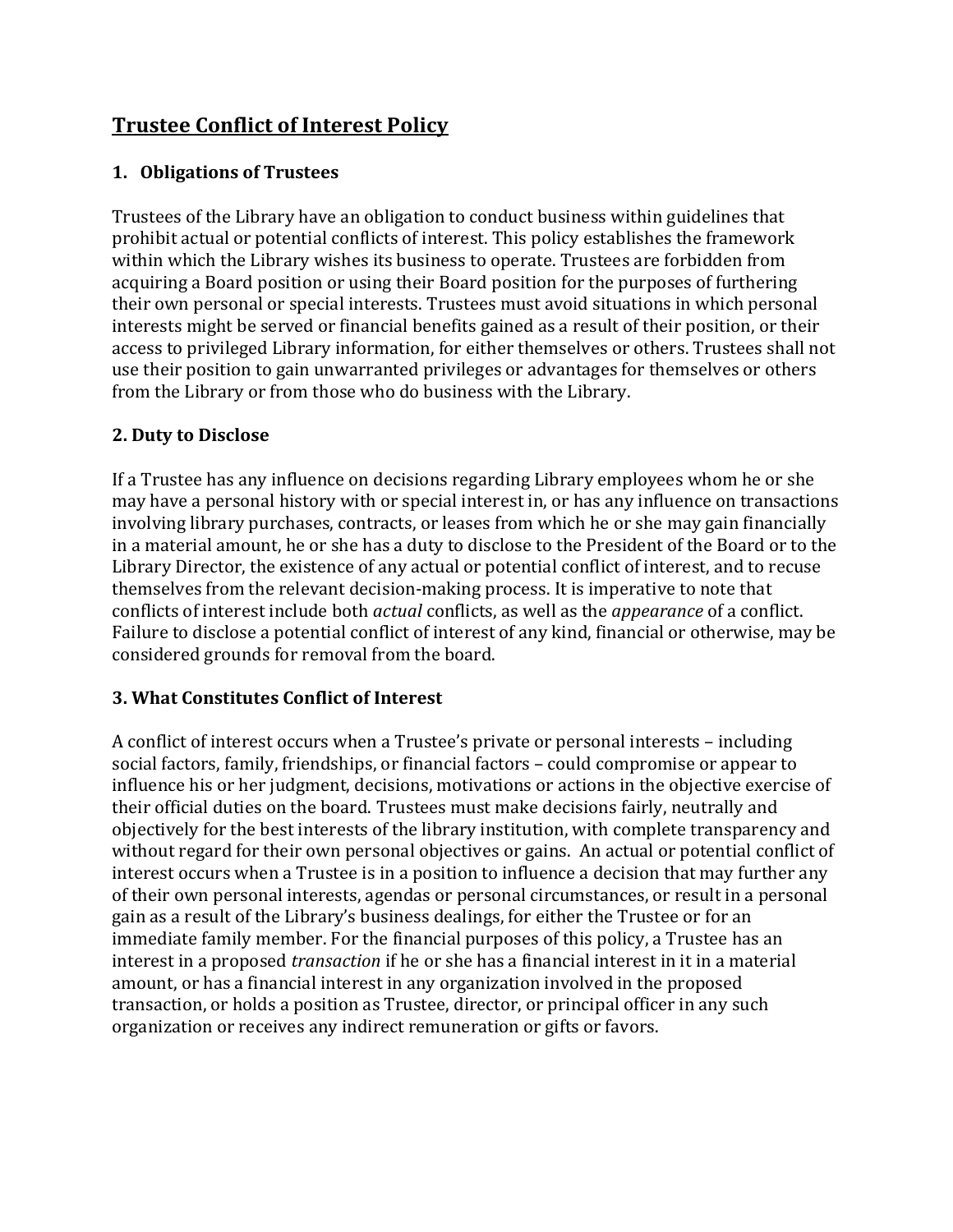(a) No Trustee shall participate in any decision-making involving any Library employee with whom they may have, or may appear to have, a personal history with, special interest in, relationship or personal grievance. All such personal matters *must be disclosed* to the President of the Board or Library Director and the Trustee must recuse themselves from all relevant decision-making.

(b) *Gifts.* No Trustee shall directly or indirectly solicit or receive any money, whether in the form of cash, check, loan, credit, or any other form in any amount, or solicit any gifts, or accept or receive any individual annual gift, having a value of seventy-five dollars or more, whether in the form of services, loan, travel, entertainment, hospitality, thing or promise, or any other form, under circumstances in which it could be reasonably inferred that the money or gift was intended to influence or could be reasonably expected to influence, him or her in the performance of official duties or was intended as a reward for any official action.

(c) *Confidential Information.* No Trustee shall disclose confidential information acquired in the course of official duties or use such information to further a personal interest.

(d) *Disclosure of Interests in Contracts.* To the extent known, any Trustee of the Library who has, will have, or subsequently acquires any interest in any contract with the Library shall publicly disclose the nature and extent of such interest in writing to the Library Board as well as to his or her immediate supervisor as soon as he or she has knowledge of such actual or prospective interest.

(e) *Investments in Conflict with Official Duties.* No Trustee shall invest or hold any investment directly or indirectly in any financial, business, commercial or other private transaction, which creates a conflict.

(f) *Private Employment.* No trustee shall engage in, solicit, negotiate for or promise to accept private employment or render services for private interests when such employment or service creates a conflict with or impairs the proper discharge of his or her Trustee duties.

(g) *Prohibited Financial/Contractual Conflicts of Interest.* No Trustee shall have an interest in any contract between the Library and a corporation or partnership of which he or she is an officer or employee when such Trustee has the power to (a) negotiate, prepare, authorize, or approve the contract or authorize or approve payment there under (b) audit bills or claims under the contract (c) appoint an officer or employee who has any of the powers or duties set forth above, and, no chief fiscal officer, treasure, or his or her deputy or employee shall have an interest in a bank or trust company designated as a depository, paying agent, registration agent or for investment of funds of the Library of which he or she is a Trustee. The provisions of this action shall in no event be construed to preclude the payment of lawful compensation and necessary expenses of any Trustee in one or more positions of public employment, the holding of which is not prohibited by law.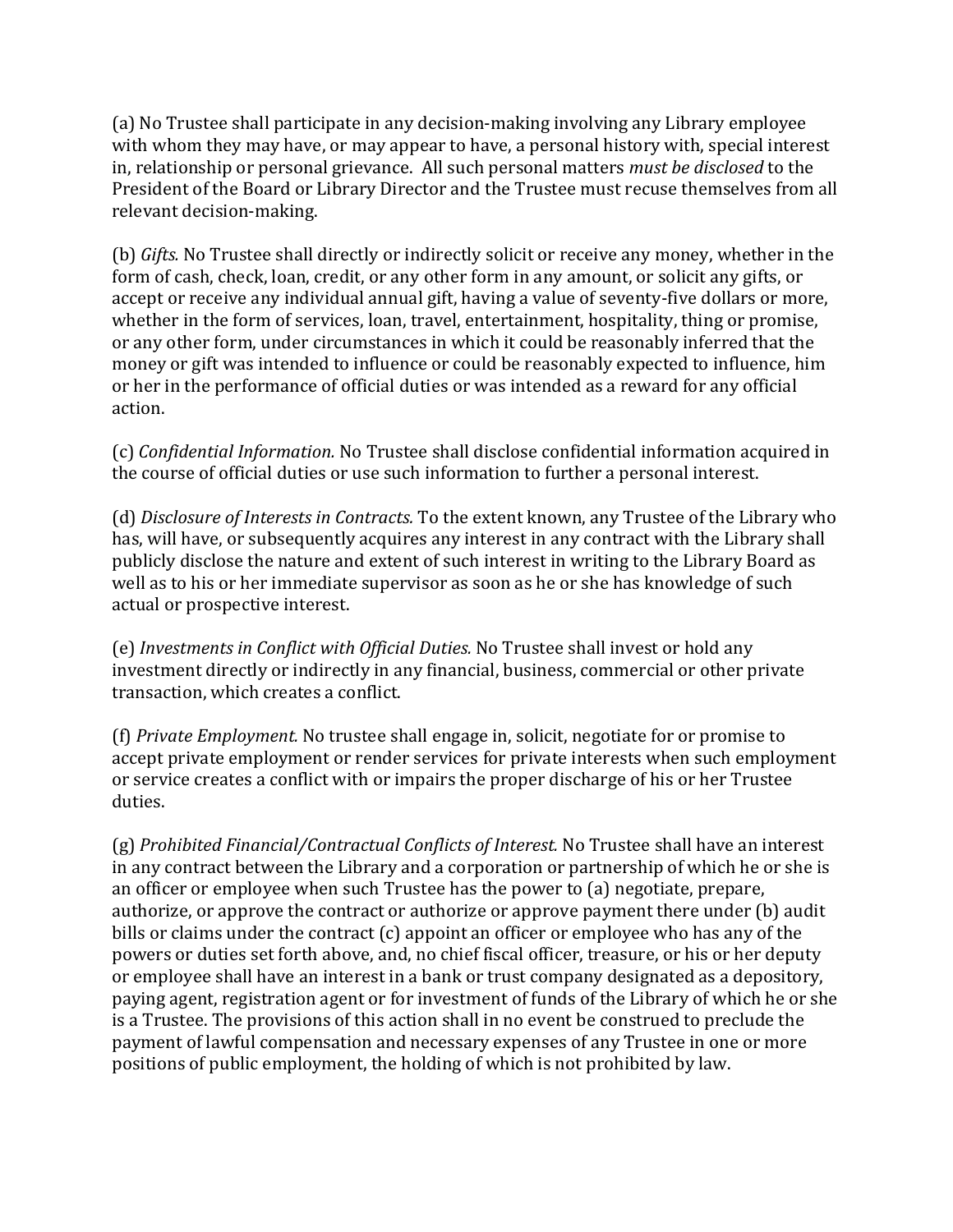(h) *Certain Interests Prohibited.* No Trustee of the Library who has an interest in any real property, either individually or as an officer or employee of a corporation or partnership shall participate in the acquisition or plan for acquisition of said property or any property adjacent to said property by the Library. The term participation shall include the promotion of the site as well as the negotiation of the terms of acquisition.

(i) No Library Trustee shall use or permit the use of property owned or leased to the Library for other than official purposes or for activities not otherwise officially approved by the Library Board.

## **4. Determining Whether a Conflict of Interest Exists**

A Trustee shall complete the affirmation of compliance form upon taking office and refile the form each year in office.

## **5. Procedures for Addressing a Conflict of Interest**

If the Board has cause to believe that a Trustee has an actual or potential conflict of interest as described in this policy, or has knowingly failed to disclose an actual or potential conflict of interest, it shall inform the person of the basis for its belief and allow the person an opportunity to explain. When there is doubt as to whether a conflict exists, the matter shall be resolved by vote of the Library Board of Trustees, excluding the person or persons concerning whose situation the doubt has arisen.

## **6. Violation of the Conflict of Interest Policy**

As provided in Education Law 226; subdivision 8, the Board may remove a trustee for misconduct, incapacity, neglect of duty or refusal to carry into effect the library's educational purpose. A Trustee who has been deemed to have knowingly and intentionally violated any of the provisions of this policy may be suspended or removed from office for misconduct by a majority (4 of 7) vote of the board.

## **7. Affirmation of Compliance Statement**

Each Trustee shall, upon taking their position and for each subsequent year of their term(s), sign a statement which affirms that such person has received a copy of the conflict of interest policy; has read the policy and has agreed to comply with the policy.